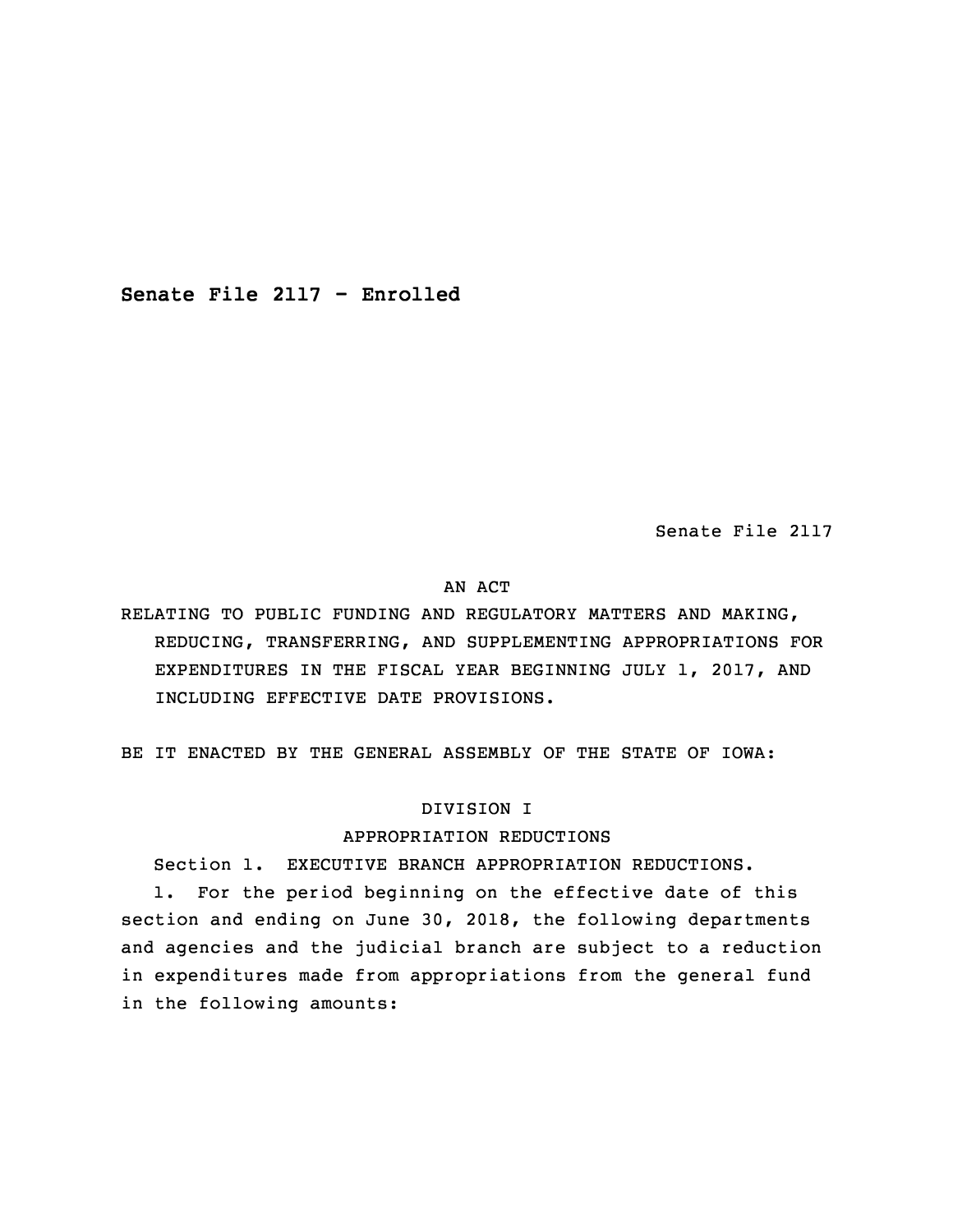| Department of administrative services<br>a.                     |     |         |
|-----------------------------------------------------------------|-----|---------|
|                                                                 | Ş.  | 62,560  |
| b. Auditor of state                                             |     |         |
|                                                                 | \$  | 8,062   |
| c. Department of commerce                                       |     |         |
|                                                                 | \$  | 12,433  |
| d. Executive council                                            |     |         |
|                                                                 |     | 777     |
| e. Governor's office                                            |     |         |
|                                                                 | \$  | 20,888  |
| f. Governor's office of drug control policy                     |     |         |
|                                                                 | \$. | 2,058   |
| g. Department of human rights                                   |     |         |
|                                                                 | \$  | 21,228  |
| h. Department of inspections and appeals                        |     |         |
|                                                                 | Ş.  | 102,374 |
| In identifying and implementing the reduction pursuant          |     |         |
| to this paragraph, the director of the department shall be      |     |         |
| authorized to make allocations between department divisions     |     |         |
| in the manner and to the extent as the director determines      |     |         |
| appropriate, in consultation with the department of management. |     |         |
| State public defender<br>i.                                     |     |         |
|                                                                 | S.  | 236,041 |
| Department of management<br>i.                                  |     |         |
|                                                                 | \$  | 22,629  |
| k. Department of revenue                                        |     |         |
|                                                                 |     |         |
| 1. Secretary of state                                           |     |         |
|                                                                 |     | 31,525  |
| m. Treasurer of state                                           |     |         |
|                                                                 |     | 9,256   |
| n. Department of agriculture and land stewardship               |     |         |
|                                                                 |     | 188,688 |
| o. Department of natural resources                              |     |         |
|                                                                 |     | 123,373 |
| p. Department of economic development                           |     |         |
|                                                                 |     | 157,960 |
| q. Iowa workforce development                                   |     |         |
|                                                                 |     | 166,960 |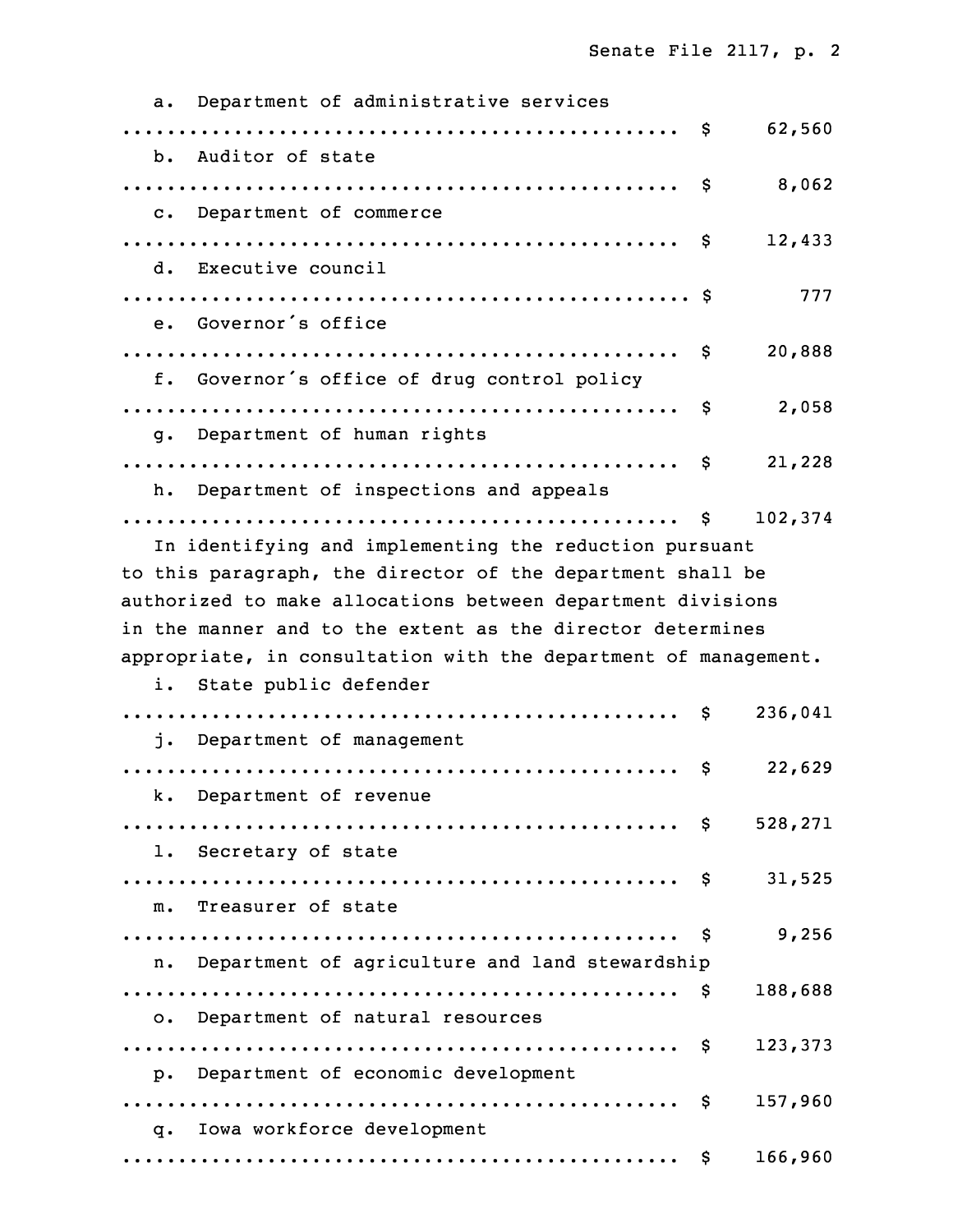r. Department for the blind .................................................. \$ 19,720 s. College aid commission 16 .................................................. \$ 94,172 Department of education 18 .................................................. \$ 784,830 In identifying and implementing the reduction pursuant to this paragraph, the department shall not reduce the standing appropriation under section 285.2, subsection 1, paragraph "b", for purposes of nonpublic school transportation. u. Community colleges .................................................. \$ 500,000 v. Vocational rehabilitation 26 .................................................. \$ 54,472 w. Iowa public television 28 .................................................. \$ 68,421 x. Board of regents 30 .................................................. \$ 10,933,070 In identifying and implementing the reduction pursuant to this paragraph, the board shall not reduce expenditures made from appropriations for the university of northern Iowa, the state school for the deaf, and the Iowa braille and sight saving school. y. Department on aging .................................................. \$ 110,012 z. Department of public health .................................................. \$ 662,871 aa. Department of human services 6 .................................................. \$ 4,316,042 In identifying and implementing the reduction pursuant to this paragraph, the department shall not reduce benefits available under the Medicaid state plan and approved waivers. ab. Department of veterans affairs .................................................. \$ 36,877 ac. Iowa veterans home 13 .................................................. \$ 65,164 ad. Department of justice 15 .................................................. \$ 378,471 In identifying and implementing the reduction pursuant to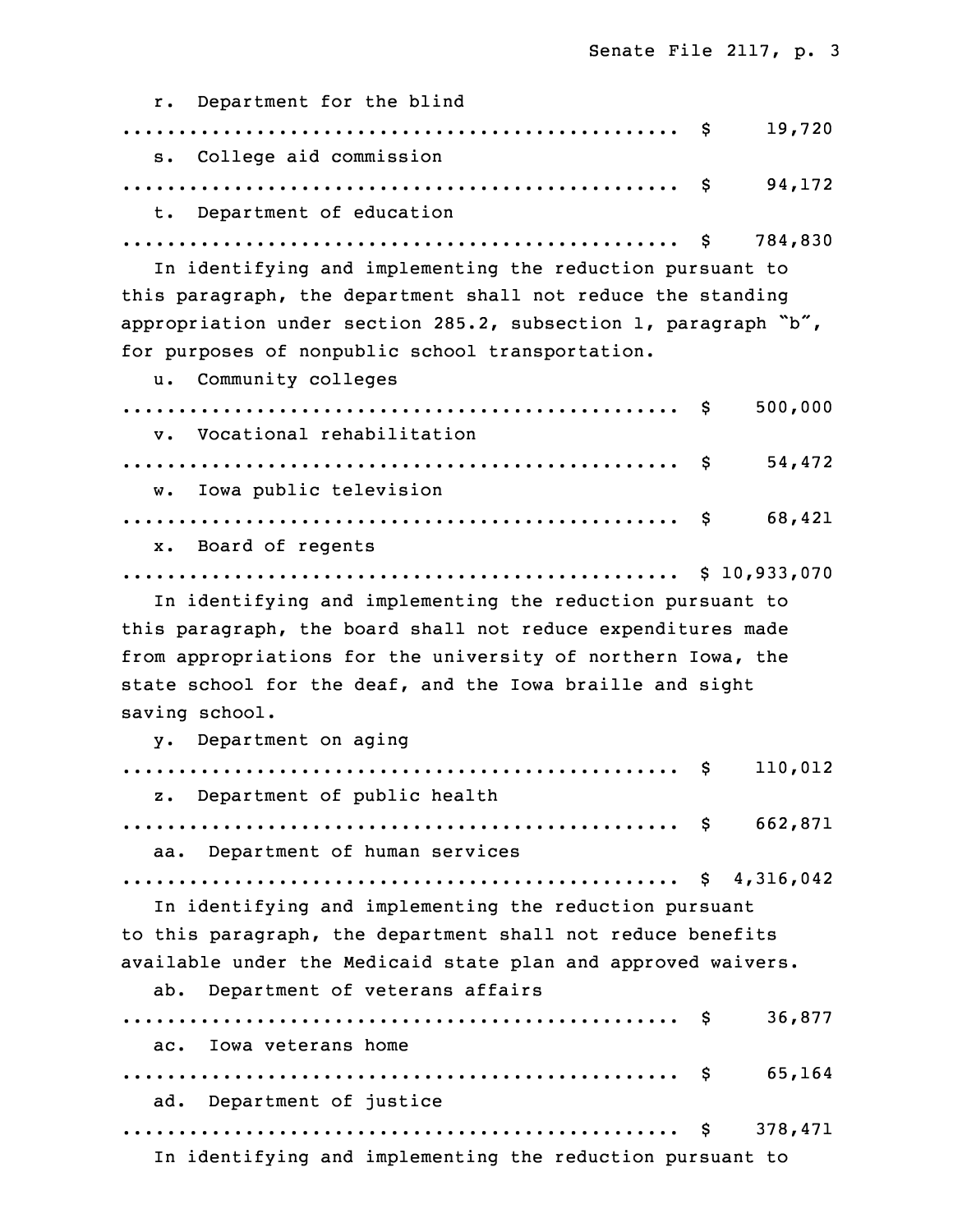this paragraph, the department shall not reduce expenditures made from appropriations for victim assistance grants.

ae. Iowa civil rights commission 20 .................................................. \$ 10,431 af. Department of corrections .................................................. \$ 3,405,688 ag. Law enforcement academy .................................................. \$ 8,607 ah. Department of public defense 26 .................................................. \$ 59,193 ai. Department of homeland security and emergency management 29 .................................................. \$ 19,130

aj. Department of public safety

The department shall not apply any reduction to expenditures made from appropriations to the division of the state patrol.

31 .................................................. \$ 200,000

ak. Judicial branch

## 35 .................................................. \$ 1,611,815

 2. The department of management, in consultation with the departments and agencies and the judicial branch listed in subsection 1, shall identify and implement the reductions in subsection 1 with respect to the appropriate general fund appropriations. Within fifteen days of the effective date of this section, the department of management shall transmit a report to the general assembly and legislative services agency listing the appropriation reductions applied.

3. In order to implement the reductions in subsection 1, the departments and agencies and the judicial branch may adjust allocations made from appropriations that are being reduced.

 4. In order to implement the reductions in subsection 1, the department of management may reduce a standing appropriation to <sup>a</sup> department or agency required to reduce expenditures pursuant to subsection 1.

Sec. 2. TRANSFER - IOWA SKILLED WORKER AND JOB CREATION FUND. There is transferred from the Iowa skilled worker and job creation fund created in section 8.75 to the general fund of the state for the fiscal year beginning July 1, 2017, and ending June 30, 2018, the following amount: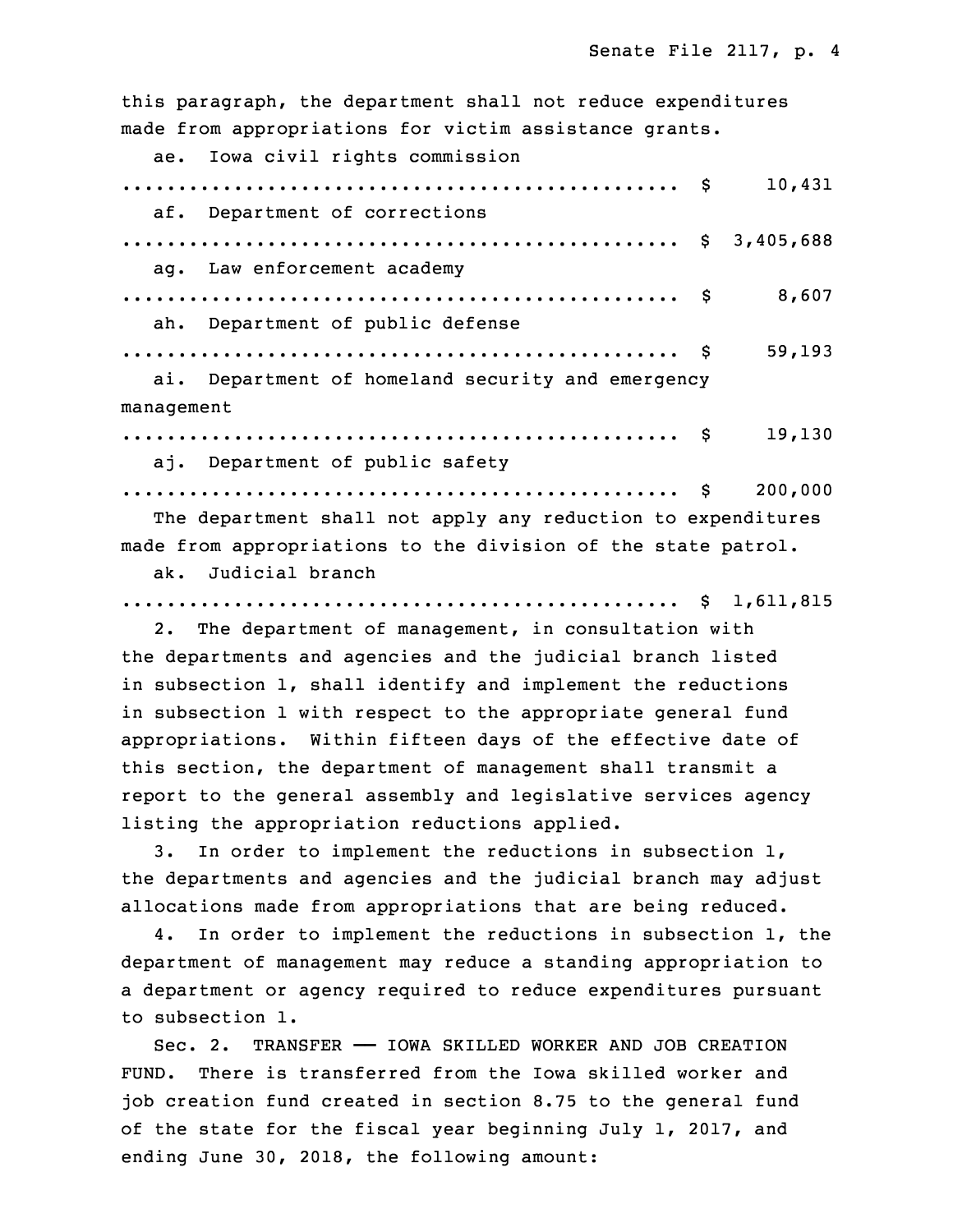.................................................. \$ 10,000,000

 Sec. 3. 2017 Iowa Acts, chapter 169, section 17, subsection 1, paragraph a, subparagraph  $(1)$ , is amended to read as follows:

(1) For the purposes of providing assistance under the high quality jobs program as described in section [15.335B](https://www.legis.iowa.gov/docs/code/2018/15.335B.pdf): 27 .................................................. \$ 15,900,000 28 5,900,000

Sec. 4. 2017 Iowa Acts, chapter 170, section 5, subsection 1, is amended to read as follows:

1. The appropriations made pursuant to [section](https://www.legis.iowa.gov/docs/code/2018/2.12.pdf) 2.12 for the expenses of the general assembly and legislative agencies for the fiscal year beginning July 1, 2017, and ending June 30, 2018, are reduced by the following amount:

35 .................................................. \$ 400,000

687,318

 Sec. 5. 2017 Iowa Acts, chapter 174, section 31, subsection 1, paragraph  $c$ , subparagraph  $(3)$ , is amended to read as follows:

 $(3)$  (a) For the fiscal year beginning July 1, 2017, the graduate medical education and disproportionate share hospital fund shall remain at the amount in effect on June 30, 2017 $\tau$ except that the portion of the fund attributable to graduate medical education shall be reduced in an amount that reflects the elimination of graduate medical education payments made to out-of-state hospitals.

 (b) Effective May 1, 2018, <sup>a</sup> hospital that is located in Iowa, is classified as state government-owned or nonstate government-owned, and qualifies for graduate medical education or disproportionate share hospital payments shall transfer 16 to the medical assistance program an amount equal to provide the nonfederal share for a graduate medical education and disproportionate share hospital payment. Distribution of the payments shall be made on a monthly basis. A hospital that meets the specified conditions shall receive and retain one hundred percent of the total graduate medical education and disproportionate share hospital payments.

Sec. 6. REPEAL. 2017 Iowa Acts, chapter 170, section 18, is repealed.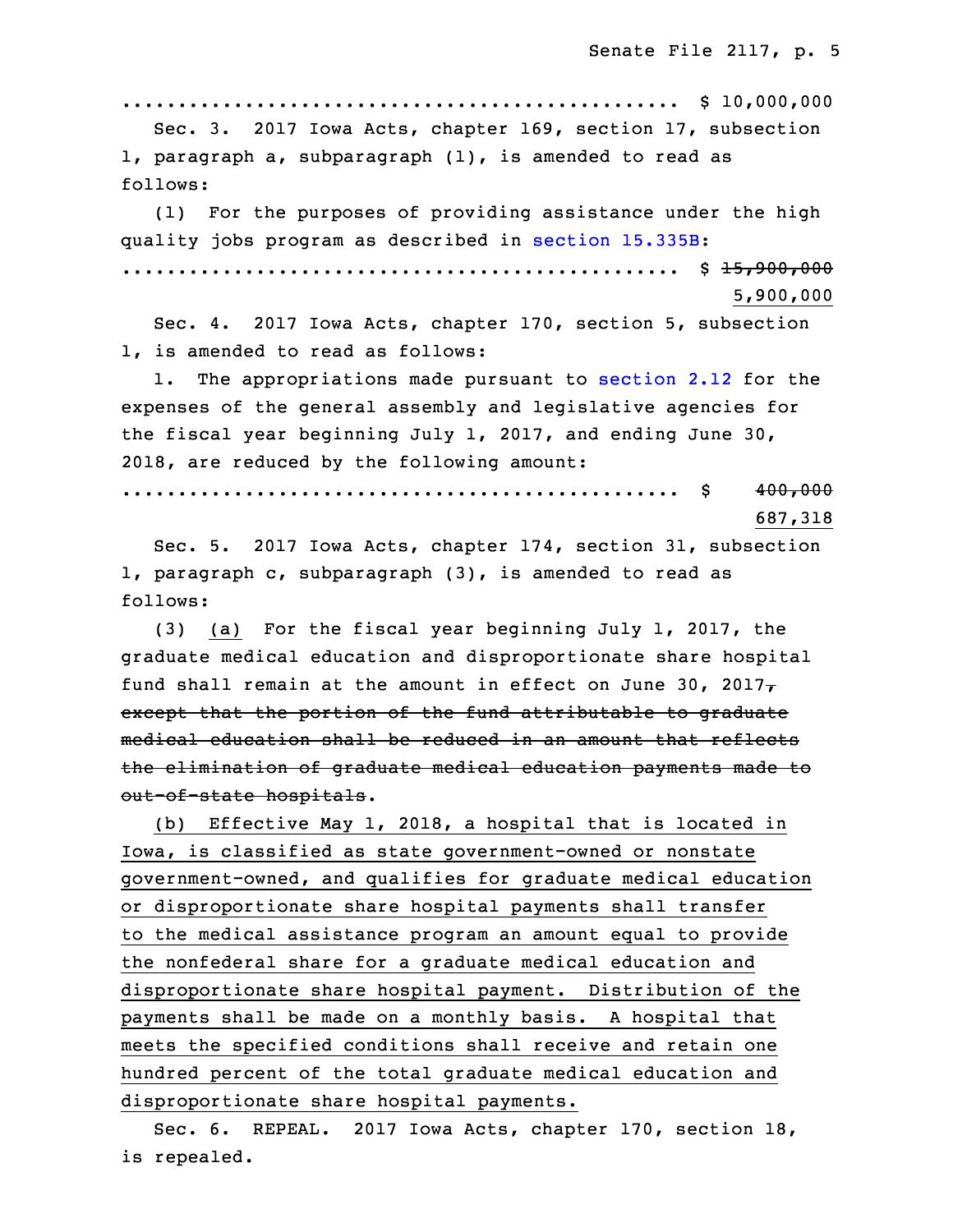#### 25 DIVISION II

# SUPPLEMENTAL APPROPRIATIONS

Sec. 7. INDIGENT DEFENSE. There is appropriated from the general fund of the state to the office of the state public defender of the department of inspections and appeals for the fiscal year beginning July 1, 2017, and ending June 30, 2018, the following amount, or so much thereof as is necessary to supplement appropriations made for the following designated purpose:

For payments on behalf of eligible adults and juveniles from the indigent defense fund in accordance with section 815.11: .................................................. \$ 1,700,000

 Sec. 8. UTILITY COSTS. There is appropriated from the general fund of the state to the department of administrative services for the fiscal year beginning July 1, 2017, and ending June 30, 2018, the following amount, or so much thereof as is necessary to supplement appropriations made for the following designated purpose:

For payment of utility costs:

9 .................................................. \$ 451,871

Sec. 9. 2017 Iowa Acts, chapter 174, section 36, is amended to read as follows:

 SEC. 36. PHARMACEUTICAL SETTLEMENT ACCOUNT. There is appropriated from the pharmaceutical settlement account created in section [249A.33](https://www.legis.iowa.gov/docs/code/2018/249A.33.pdf) to the department of human services for the fiscal year beginning July 1, 2017, and ending June 30, 2018, the following amount, or so much thereof as is necessary, to be used for the purpose designated:

Notwithstanding any provision of law to the contrary, to supplement the appropriations made in this Act for medical contracts under the medical assistance program for the fiscal year beginning July 1, 2017, and ending June 30, 2018: .................................................. \$ 800,000 23 864,257

### DIVISION III

# IOWA ECONOMIC EMERGENCY FUND

Sec. 10. Section 8.55, subsection 3, paragraph c, Code 2018, is amended by striking the paragraph and inserting in lieu thereof the following: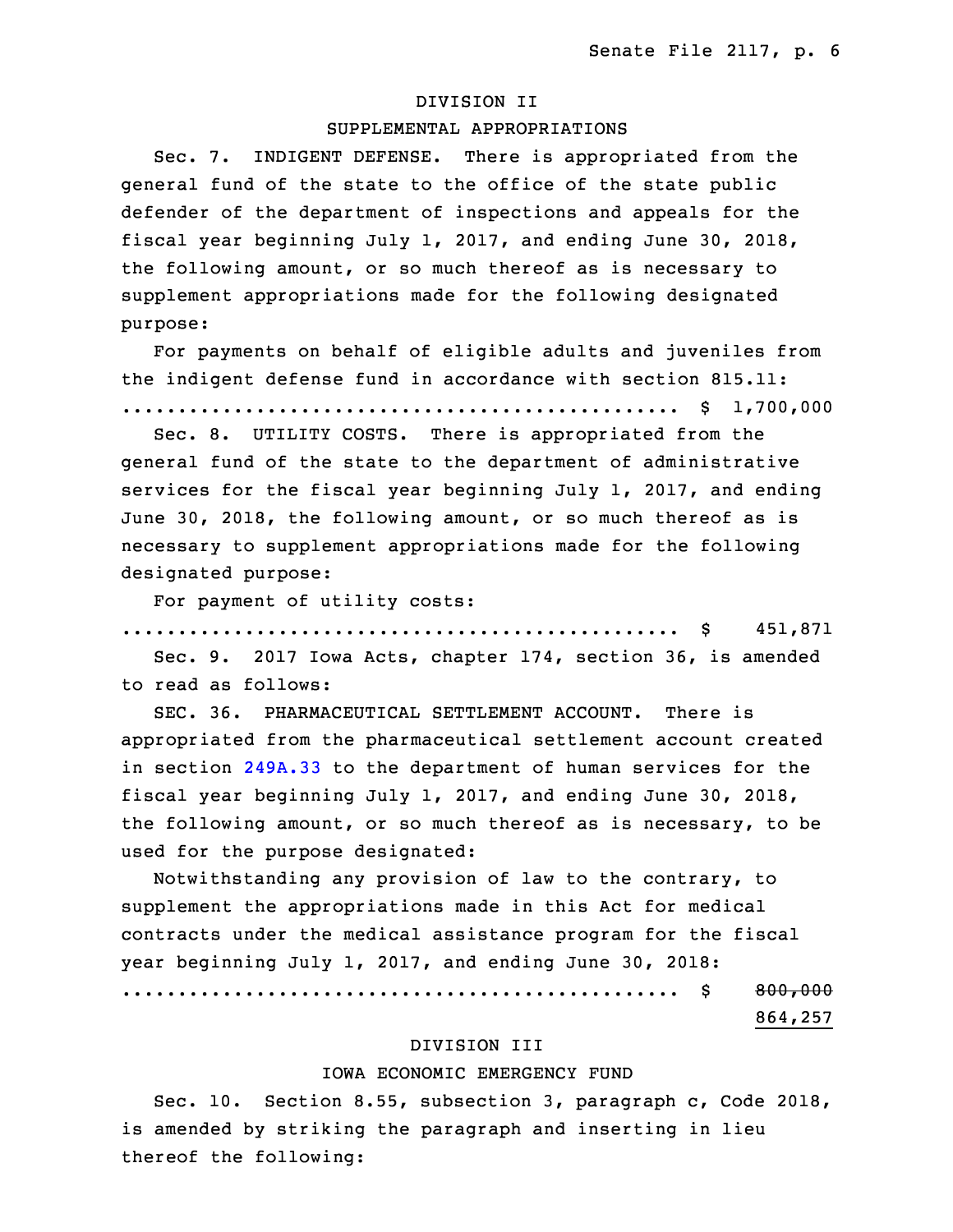29 *c.* There is appropriated from the Iowa economic emergency fund to the general fund of the state for the fiscal year in which moneys in the fund were used for cash flow purposes, for the purposes of reducing or preventing any overdraft on or deficit in the general fund of the state, the amount from the Iowa economic emergency fund that was used for cash flow purposes pursuant to paragraph "b" and that was not returned to the Iowa economic emergency fund by June 30 of the fiscal year. The appropriation in this paragraph shall not exceed one percent of the adjusted revenue estimate for the fiscal year for which the appropriation is made and is contingent upon all of the following having occurred:

6 (1) Prior to an appropriation being made pursuant to this paragraph, the balance of the general fund of the state at the end of the fiscal year for which the appropriation is made is negative.

(2) The governor issues an official proclamation and notifies the legislative fiscal committee and the legislative services agency that the balance of the general fund is negative and that an appropriation made pursuant to this paragraph brings the general fund of the state into balance.

Sec. 11. APPROPRIATION IN LIEU OF STANDING APPROPRIATION.

1. There is appropriated from the Iowa economic emergency fund created in section 8.55 to the general fund of the state for the fiscal year beginning July 1, 2017, and ending June 30, 2018, the following amount:

20 .................................................. \$ 13,000,000

 2. The appropriation made pursuant to this section is in lieu of the standing appropriation implemented under section 8.55 by the department of management pursuant to the official proclamation issued by the governor on September 28, 2017.

Sec. 12. RETROACTIVE APPLICABILITY. The following provision or provisions of this division of this Act apply retroactively to September 28, 2017:

The section of this division of this Act appropriating moneys from the Iowa economic emergency fund to the general fund in lieu of a prior standing appropriation.

> 31 DIVISION IV EFFECTIVE DATE